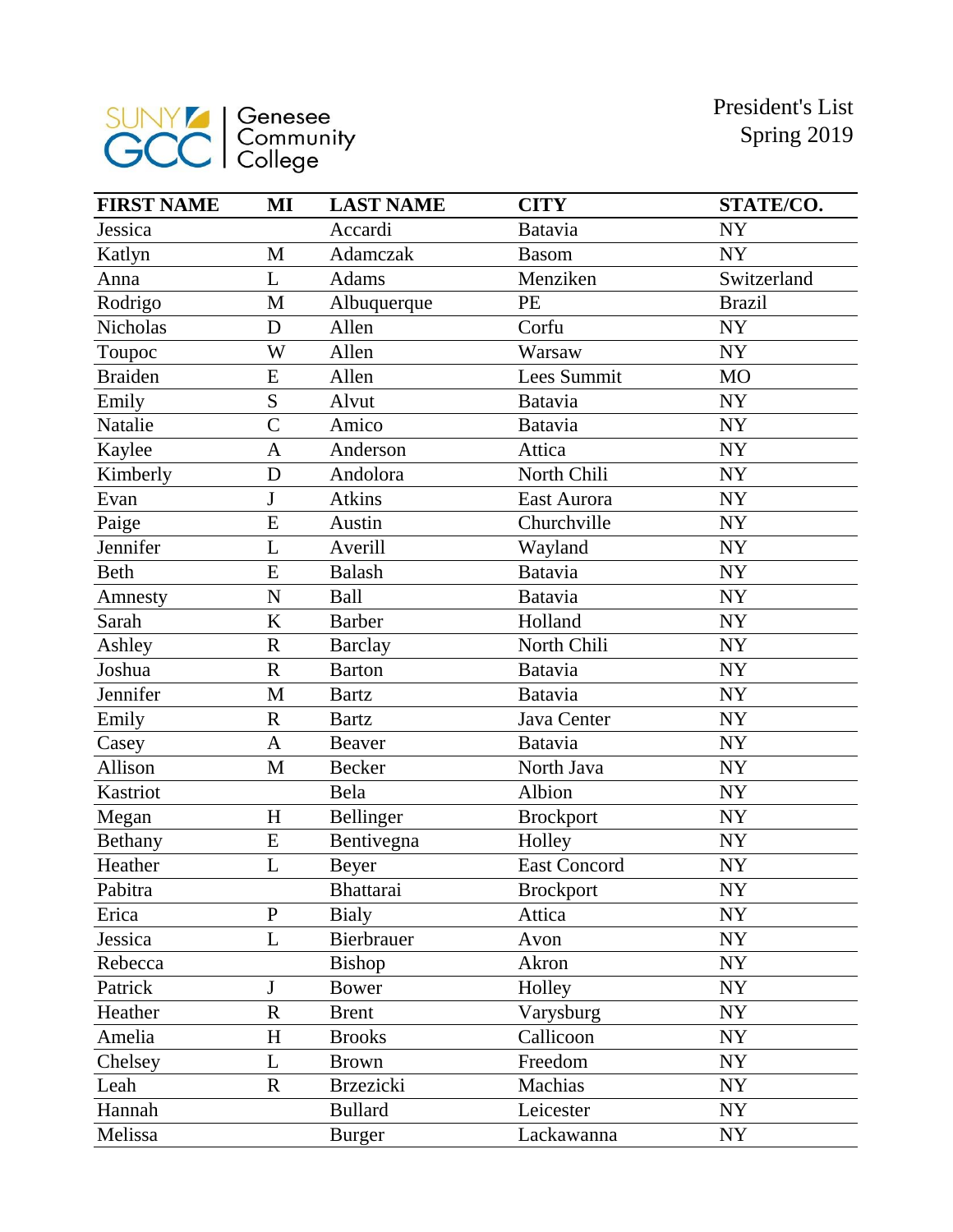

| <b>FIRST NAME</b>  | MI                      | <b>LAST NAME</b>     | <b>CITY</b>         | STATE/CO.     |
|--------------------|-------------------------|----------------------|---------------------|---------------|
| Jacob              | $\mathbf{M}$            | Bykowski             | Attica              | <b>NY</b>     |
| Stefanie           | M                       | Callari              | Le Roy              | <b>NY</b>     |
| Lountanding        |                         | Camara               | Paris               | France        |
| Alyson             | $\mathbf R$             | Cameron              | Medina              | <b>NY</b>     |
| Jada               |                         | Carmichael           | <b>Buffalo</b>      | <b>NY</b>     |
| Melinda            | S                       | Carper               | Clyde               | <b>NY</b>     |
| Chana              | J                       | Carter               | <b>Batavia</b>      | <b>NY</b>     |
| Marissa            |                         | Catalano             | Lockport            | <b>NY</b>     |
| Mckenzie           | $\mathbf N$             | Celotto              | Arcade              | <b>NY</b>     |
| Ana Carolina       |                         | <b>Cerezer Pinto</b> | Sorocaba            | <b>Brazil</b> |
| Shane              | T                       | Cockle               | Arcade              | <b>NY</b>     |
| Shae               |                         | Cody                 | Rochester           | <b>NY</b>     |
| Alexis             | N                       | Coleman              | Livonia             | NY            |
| Elaina             | $\rm K$                 | Conklin              | Castile             | NY            |
| Leigha             |                         | Cosner               | Akron               | <b>NY</b>     |
| Kiana              |                         | Cotton               | <b>Brockport</b>    | <b>NY</b>     |
| Kayla              | L                       | Cratsley             | Wyoming             | NY            |
| Kristen            |                         | Cummings             | Akron               | NY            |
| Michaela           | E                       | Curletta             | Churchville         | NY            |
| Ashley             | $\mathbf{M}$            | Darling              | <b>East Concord</b> | <b>NY</b>     |
| Heather            | $\overline{\mathrm{R}}$ | Demmer               | <b>East Bethany</b> | NY            |
| Jenna              | $\mathbf{M}$            | Dersham              | Pavilion            | NY            |
| Vincent            | $\overline{B}$          | Desantis             | Tonawanda           | <b>NY</b>     |
| Torrey             | M                       | Diffin               | Wyoming             | NY            |
| Rebecca            | M                       | Dominesey            | Attica              | <b>NY</b>     |
| Kearra             | L                       | Domon                | <b>Bliss</b>        | NY            |
| Hannah             | G                       | Donnelly             | Livonia             | <b>NY</b>     |
| Kelly              | L                       | <b>Drake</b>         | Conesus             | <b>NY</b>     |
| Hannah             | L                       | Drouhard             | Castile             | <b>NY</b>     |
| Sureda             | M                       | Drue                 | Alden               | <b>NY</b>     |
| Amy                | E                       | Dun                  | Batavia             | <b>NY</b>     |
| Kelsey             | E                       | Ehrhart              | Stafford            | <b>NY</b>     |
| Alexis             | F                       | Eighmey              | Pavilion            | <b>NY</b>     |
| Ryan               | T                       | Ellis                | Attica              | NY            |
| Haley              | $\mathbf{M}$            | Evans                | Darien Center       | <b>NY</b>     |
| <b>Jose Manoel</b> |                         | Faria Cavalini       | Votuporanga, SP     | <b>Brazil</b> |
| Jessica            | A                       | Fay                  | Rochester           | <b>NY</b>     |
| Marlaina           |                         | Fee                  | Bergen              | NY            |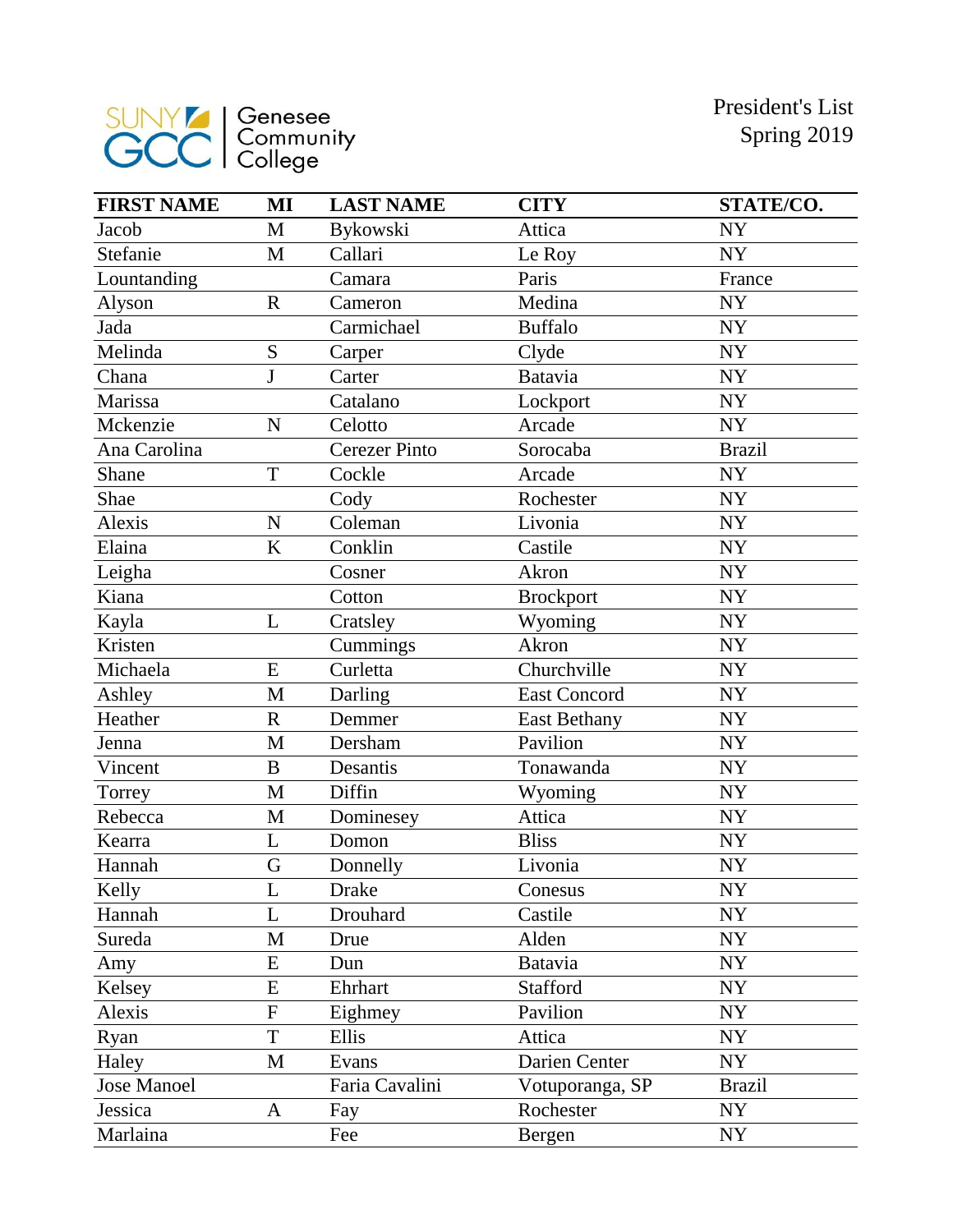

| <b>FIRST NAME</b> | MI               | <b>LAST NAME</b>    | <b>CITY</b>         | STATE/CO.  |
|-------------------|------------------|---------------------|---------------------|------------|
| Jennifer          | L                | Fenske              | Tonawanda           | <b>NY</b>  |
| Gillian           | D                | Flint               | Caledonia           | <b>NY</b>  |
| Elisabeth         | $\mathbf{A}$     | Foegen              | Gainesville         | NY         |
| Carly             | L                | <b>Fox</b>          | Kent                | ${\rm NY}$ |
| Andrew            | J                | Frank               | <b>Batavia</b>      | <b>NY</b>  |
| Matthew           | M                | Gaiser              | Attica              | <b>NY</b>  |
| Kelsey            |                  | Gardner             | Olean               | <b>NY</b>  |
| Linda             | A                | Genagon             | Hamlin              | NY         |
| Neve              | S                | Georgia             | Batavia             | <b>NY</b>  |
| <b>Bryan</b>      | $\overline{A}$   | Giltner             | Batavia             | NY         |
| Stephanie         | L                | Gordon              | Batavia             | <b>NY</b>  |
| Ashley            | D                | Granata             | Henrietta           | NY         |
| William           | $\overline{C}$   | Gregoire            | Albion              | <b>NY</b>  |
| Emily             | E                | Grierson            | Perry               | <b>NY</b>  |
| Alannah           | $\mathbf R$      | Gross               | <b>East Bethany</b> | <b>NY</b>  |
| Jessica           | $\mathbf R$      | Grundner            | Medina              | NY         |
| Nicole            | $\overline{C}$   | Guimaraes           | New York            | <b>NY</b>  |
| Shannon           | L                | Guiste              | <b>Batavia</b>      | <b>NY</b>  |
| Abigail           | J                | Gurgel              | <b>Brockport</b>    | <b>NY</b>  |
| Alexis            | M                | Hackmer             | Alexander           | NY         |
| Stephanie         | $\mathbf R$      | Halat               | Oakfield            | <b>NY</b>  |
| Mitchell          | $\mathbf P$      | Hale                | Oakfield            | NY         |
| Paige             | N                | Heinlein            | <b>Brockport</b>    | <b>NY</b>  |
| Makayla           | L                | Hilchey-Richthammer | Oakfield            | <b>NY</b>  |
| Olivia            | $\overline{C}$   | Hockwater           | Akron               | <b>NY</b>  |
| Manami            |                  | Horikawa            | Chiba               | Japan      |
| Lauren            | M                | Hull                | Le Roy              | <b>NY</b>  |
| Jenna             | $\boldsymbol{B}$ | Huntington          | Elba                | <b>NY</b>  |
| Marina            |                  | Ikejiri             | Saga-ken            | Japan      |
| Manami            |                  | Itoh                | Chiba               | Japan      |
| Maki              |                  | Iwami               | Kanagawa            | Japan      |
| Kesa              | M                | Janes               | Batavia             | <b>NY</b>  |
| Thanayma          | Z                | Jimenez-Padilla     | <b>Mount Morris</b> | NY         |
| Rebekah           | L                | Johnson             | Honeoye Falls       | <b>NY</b>  |
| Corinne           | A                | Johnson             | Medina              | NY         |
| Olivia            | $\overline{P}$   | Judge               | Alden               | <b>NY</b>  |
| Chie              |                  | Kai                 | Sakai, Osaka        | Japan      |
| Julia             | A                | Karabinas           | Rochester           | <b>NY</b>  |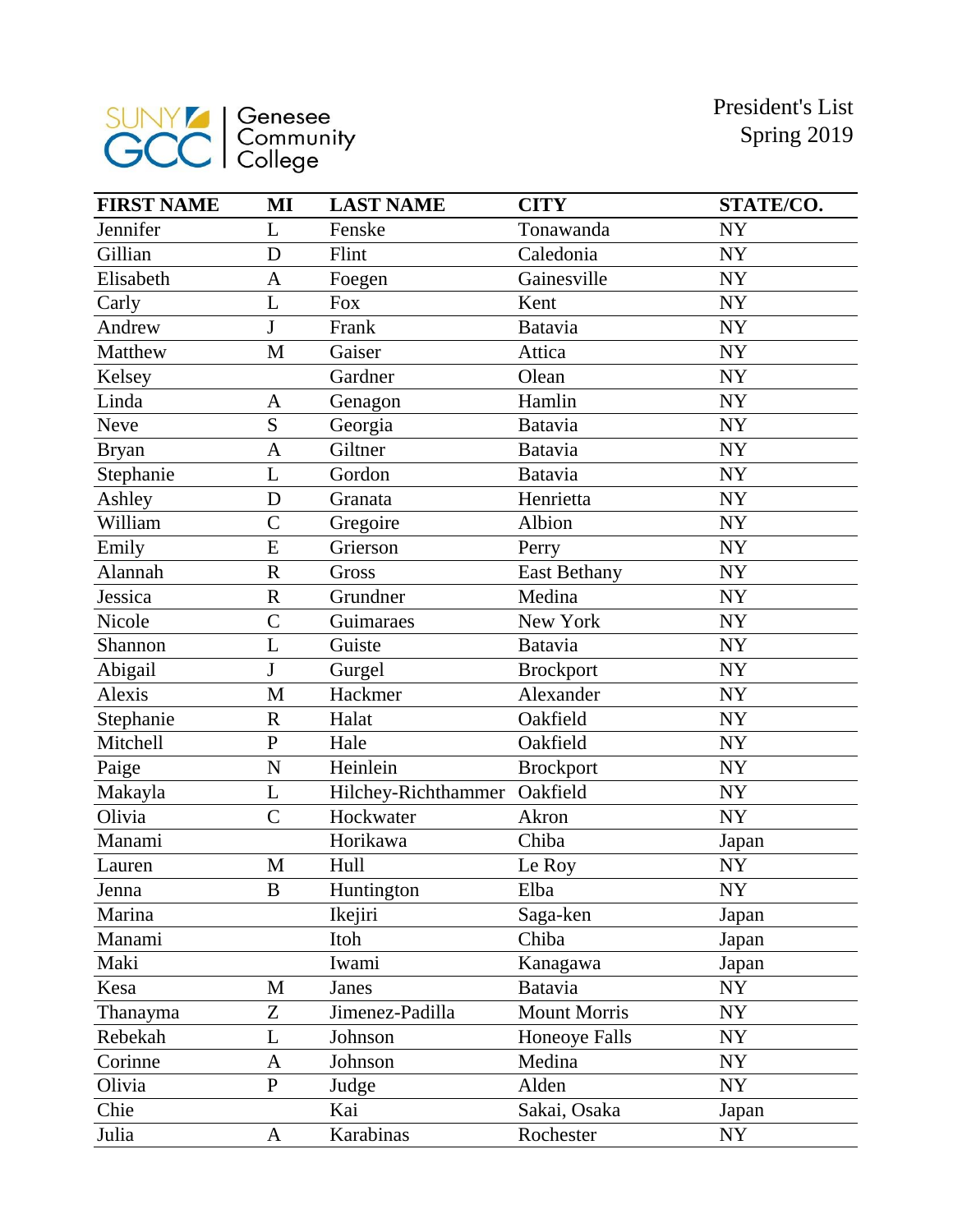

| <b>FIRST NAME</b> | MI             | <b>LAST NAME</b> | <b>CITY</b>           | STATE/CO. |
|-------------------|----------------|------------------|-----------------------|-----------|
| Miu               |                | Kasagi           | Tokyo                 | Japan     |
| Mikaela           |                | Kaschner         | Rochester             | NY        |
| Wenxin            |                | Ke               | Dalian, Liaoning      | China     |
| Thomas            | ${\bf P}$      | Kedzierski       | Darien Center         | <b>NY</b> |
| Kaleena           | L              | Kelly            | Batavia               | <b>NY</b> |
| Fu                |                | Kikuchi          | Fukuoka, Fukuoka      | Japan     |
| Kazuki            |                | Kitada           | Aichi                 | Japan     |
| Anne              | M              | Koestler         | <b>Batavia</b>        | NY        |
| Olivia            | G              | Kohorst          | Corfu                 | <b>NY</b> |
| Victoria          | M              | Kolankowski      | Attica                | NY        |
| Julie             | $\mathbf{A}$   | Kommer           | Williamson            | <b>NY</b> |
| Matthew           | J              | Laskowski        | <b>Buffalo</b>        | <b>NY</b> |
| Domonique         | S              | Lawhorn          | <b>Brockport</b>      | <b>NY</b> |
| Ta'tiana          | $\overline{V}$ | Lee              | Syracuse              | NY        |
| Jared             | $\mathbf{M}$   | Lennon           | Alexander             | <b>NY</b> |
| Aleah             | S              | Libordi          | Hornell               | NY        |
| Matthew           |                | Liebler          | North Java            | NY        |
| Lakeithia         |                | Lindsey          | Gibsonton             | FL        |
| Jordan            | S              | Lorenc           | Lancaster             | <b>NY</b> |
| Tayler            | $\mathbf R$    | Louden           | Perry                 | <b>NY</b> |
| Ashley            | $\mathbf{A}$   | Love             | Rochester             | <b>NY</b> |
| Connie            |                | Lowry            | Rochester             | <b>NY</b> |
| David             | S              | Mackey           | Bergen                | <b>NY</b> |
| Ryan              | $\overline{P}$ | Mahaney          | Alden                 | NY        |
| Alexis            | $\overline{V}$ | Manchuk          | West Yarmouth         | <b>MA</b> |
| Charles           | T              | Mann             | Castile               | NY        |
| Riley             | K              | Marconi          | Rochester             | <b>NY</b> |
| Carli             | T              | Marino           | Alexander             | <b>NY</b> |
| Chiemi            |                | Maruyama         | <b>Matsumoto City</b> | Japan     |
| Hannah            | M              | Masich           | Sardinia              | NY        |
| Grace             | $\mathbf M$    | Masse            | Medina                | NY        |
| Mary              | $\mathbf F$    | Mast             | <b>Honeoye Falls</b>  | NY        |
| Juri              |                | Matsumoto        | Fukuoka               | Japan     |
| <b>Brittany</b>   | I              | <b>Mayes</b>     | <b>Brockport</b>      | NY        |
| Hunter            | B              | Mazur            | Batavia               | NY        |
| Cassandra         | A              | McCormack        | Holley                | NY        |
| Matthew           | M              | McCoy            | Alden                 | NY        |
| Anna              | $\mathbf R$    | McCracken        | Brockport             | NY        |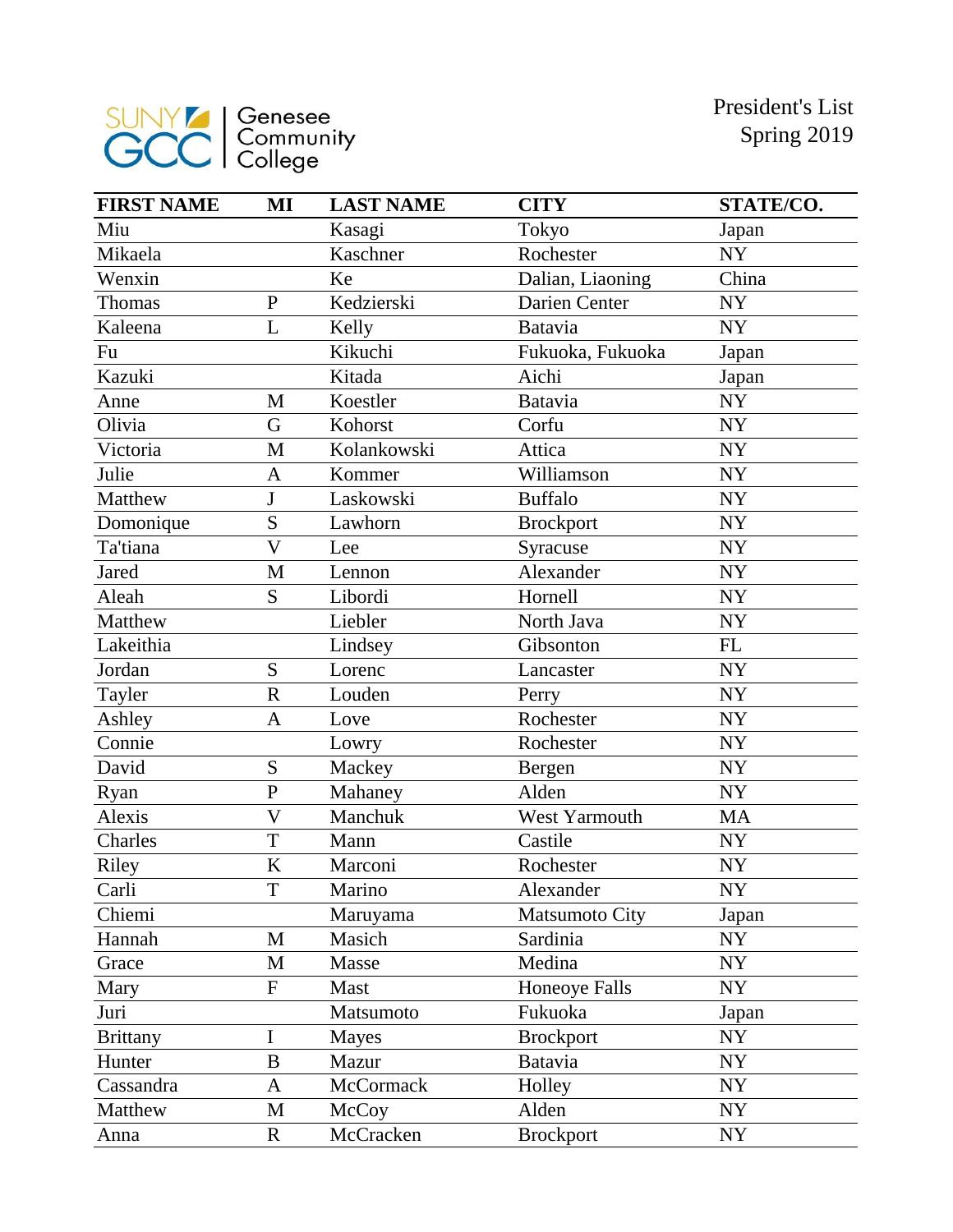

| <b>FIRST NAME</b> | MI                      | <b>LAST NAME</b> | <b>CITY</b>      | STATE/CO.     |
|-------------------|-------------------------|------------------|------------------|---------------|
| Troy              | L                       | McCrorey         | Chester          | <b>SC</b>     |
| Angela            | S                       | McFarlane        | Kendall          | <b>NY</b>     |
| Taylor            | $\overline{E}$          | McPherson        | Bergen           | <b>NY</b>     |
| Jacob             | M                       | McQueen          | Attica           | ${\rm NY}$    |
| Carlos            | $\overline{F}$          | Melgarejo        | Oakfield         | <b>NY</b>     |
| Philip            | G                       | Melo             | Sorocaba         | <b>Brazil</b> |
| Suzanne           | M                       | Mendes           | North Java       | <b>NY</b>     |
| Rachel            | M                       | Meyer            | Gainesville      | NY            |
| Toni              | N                       | Mickey           | Dansville        | NY            |
| Angelina          | $\mathbf R$             | Miconi           | <b>Batavia</b>   | NY            |
| Cassia            | $\overline{\mathsf{V}}$ | Mientkiewicz     | <b>Brockport</b> | NY            |
| Megan             | E                       | Miller           | Rochester        | <b>NY</b>     |
| William           | $\overline{O}$          | Mitchell         | Albion           | <b>NY</b>     |
| Ayami             |                         | Miura            | Nagoya/Aichi     | Japan         |
| Griffin           | ${\bf S}$               | Moose            | Dansville        | NY            |
| Katie             | $\overline{C}$          | Morgan           | Albion           | NY            |
| Kennedy           | L                       | Mullen           | <b>Batavia</b>   | <b>NY</b>     |
| Chiyori           |                         | Nakadai          | Chiba            | Japan         |
| Christina         |                         | Nelson           | Rochester        | NY            |
| Alexis            | L                       | Neuman           | Medina           | NY            |
| Katharina         | $\mathbf{M}$            | <b>Nieves</b>    | Geneseo          | NY            |
| Colin             | J                       | Noeth            | <b>Byron</b>     | NY            |
| Amanda            | $\mathbf{M}$            | Nottingham       | Medina           | NY            |
| Nicole            | L                       | Palmer           | Pavilion         | NY            |
| Taylor            |                         | Paniccia         | Waterport        | NY            |
| Eliza             | G                       | Papke            | Akron            | NY            |
| Toni              | N                       | Paul             | Warsaw           | NY            |
| Elizabeth         | M                       | Penkszyk         | South Byron      | NY            |
| Bethany           | A                       | Pfennig          | Corfu            | <b>NY</b>     |
| Laura             |                         | Piazza           | Williamsville    | NY            |
| Andrew            | E                       | Pickard          | <b>Batavia</b>   | NY            |
| Jessica           | M                       | Piper            | Churchville      | <b>NY</b>     |
| Ariana            | M                       | Pluskwa          | Medina           | NY            |
| Isabella          | E                       | Prest            | Kent             | <b>NY</b>     |
| Kyler             | $\mathbf R$             | Preston          | <b>Batavia</b>   | NY            |
| Emma              | $\mathbf R$             | Prior            | Hornell          | <b>NY</b>     |
| Heather           | L                       | Ramsey           | Holley           | NY            |
| Chloe             | $\mathbf G$             | Rapone           | <b>Batavia</b>   | NY            |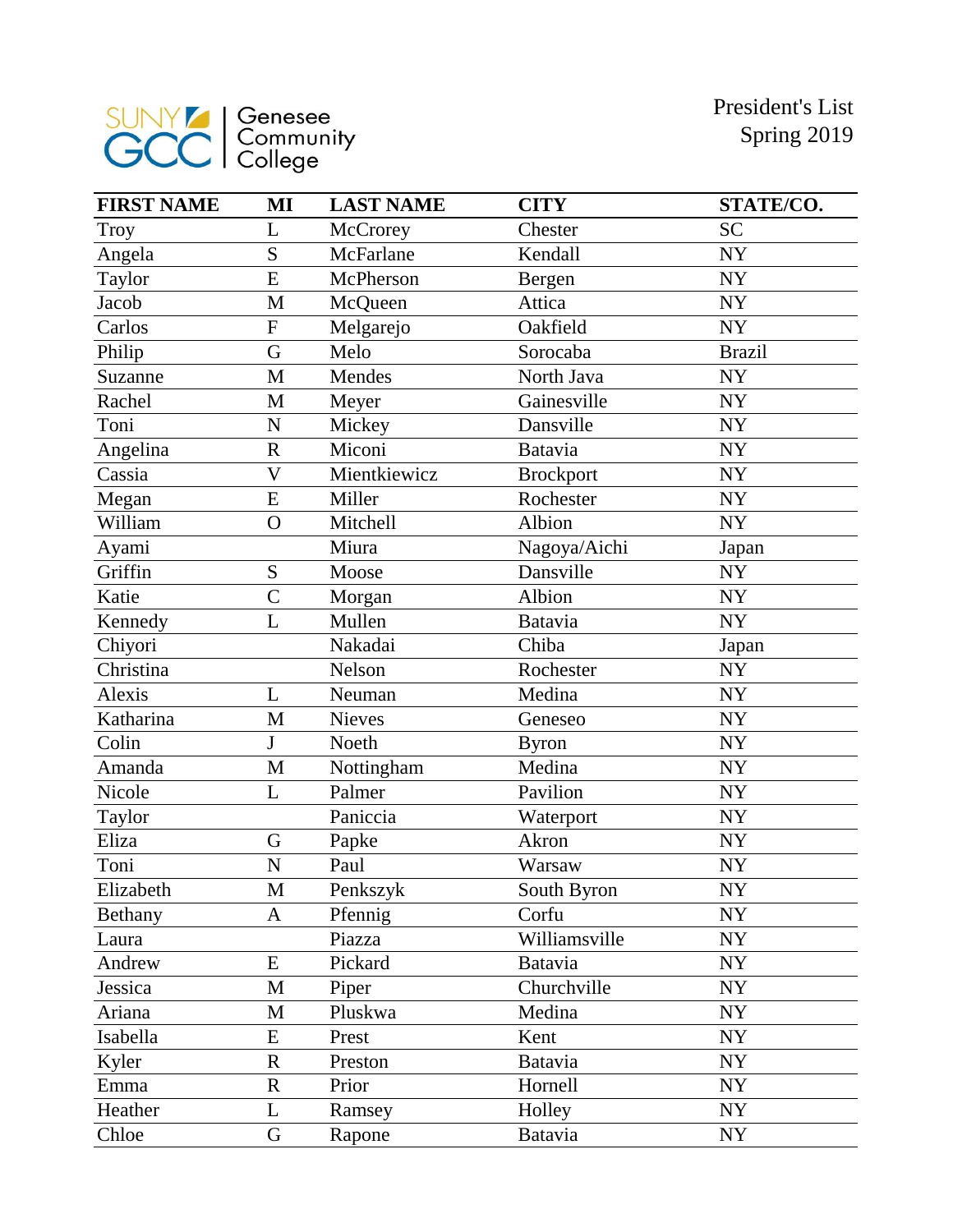

| <b>FIRST NAME</b> | MI                        | <b>LAST NAME</b> | <b>CITY</b>          | STATE/CO.     |
|-------------------|---------------------------|------------------|----------------------|---------------|
| Debra             | L                         | Regan            | Medina               | <b>NY</b>     |
| Emily             | L                         | Reynolds         | Elba                 | <b>NY</b>     |
| <b>Brandon</b>    | M                         | Ribbeck          | Warsaw               | <b>NY</b>     |
| Elizabeth         | D                         | Richardson       | Darien Center        | <b>NY</b>     |
| Alan              | M                         | Riggi            | Alexander            | <b>NY</b>     |
| Jordan            | M                         | Roblee           | Chaffee              | NY            |
| Melinda           | T                         | Rodriguez        | Bergen               | <b>NY</b>     |
| Noah              | D                         | Royce            | Warsaw               | NY            |
| Bethany           | $\mathbf{J}$              | Ruffino          | Batavia              | <b>NY</b>     |
| Genna             | L                         | Rumble           | <b>Batavia</b>       | <b>NY</b>     |
| Stephanie         | S                         | Russell          | Warsaw               | <b>NY</b>     |
| Gina              | $\mathbf{M}$              | Russo            | Lancaster            | NY            |
| Caitlyn           | M                         | Sadowski         | Perry                | <b>NY</b>     |
| Samuel            | A                         | Safford          | Perry                | <b>NY</b>     |
| Victoria          | L                         | Sample           | Freedom              | <b>NY</b>     |
| Yuuka             |                           | Sano             | Yokohama-City, Kanag | Japan         |
| MaryHelen         |                           | Santacesaria     | Rochester            | <b>NY</b>     |
| Natsumi           |                           | Sasabe           | Sumida, Tokyo        | Japan         |
| Marissa           |                           | Scharlau         | Alexander            | <b>NY</b>     |
| Amy               | $\overline{F}$            | Schrader         | Medina               | NY            |
| Molly             | $\mathbf{M}$              | Shaver           | Victor               | <b>NY</b>     |
| Michael           | A                         | Sheffield        | Kendall              | <b>NY</b>     |
| <b>Baptiste</b>   |                           | <b>Sillieres</b> | Villeneuve Les Avign | France        |
| Joseph            | D                         | Silvestri        | Rochester            | NY            |
| Abigail           | L                         | Skillman         | Arcade               | <b>NY</b>     |
| Morgan            | A                         | Sliker           | Dansville            | NY            |
| Katharine         | N                         | Smallwood        | Corfu                | <b>NY</b>     |
| Sachiko           |                           | Someya           | Usa, Oita            | Japan         |
| Annika            |                           | <b>Staffo</b>    | Farmington           | NY            |
| Haley             | J                         | Steen            | Le Roy               | NY            |
| Rebecca           | $\mathbf M$               | Steffen          | <b>Brockport</b>     | <b>NY</b>     |
| Miriam            | E                         | <b>Strassel</b>  | Warsaw               | NY            |
| Henry             | J                         | <b>Stratton</b>  | Elba                 | <b>NY</b>     |
| Courtney          | T                         | Strickland       | Holley               | NY            |
| Eric              | W                         | Stroud           | Batavia              | NY            |
| Vitor             | $\boldsymbol{\mathrm{V}}$ | Suzarte          | Brasilia, DF         | <b>Brazil</b> |
| Jeremy            | ${\bf J}$                 | Swain            | Perry                | NY            |
| <b>Britney</b>    | $\overline{\rm N}$        | Swanger          | <b>Brockport</b>     | <b>NY</b>     |